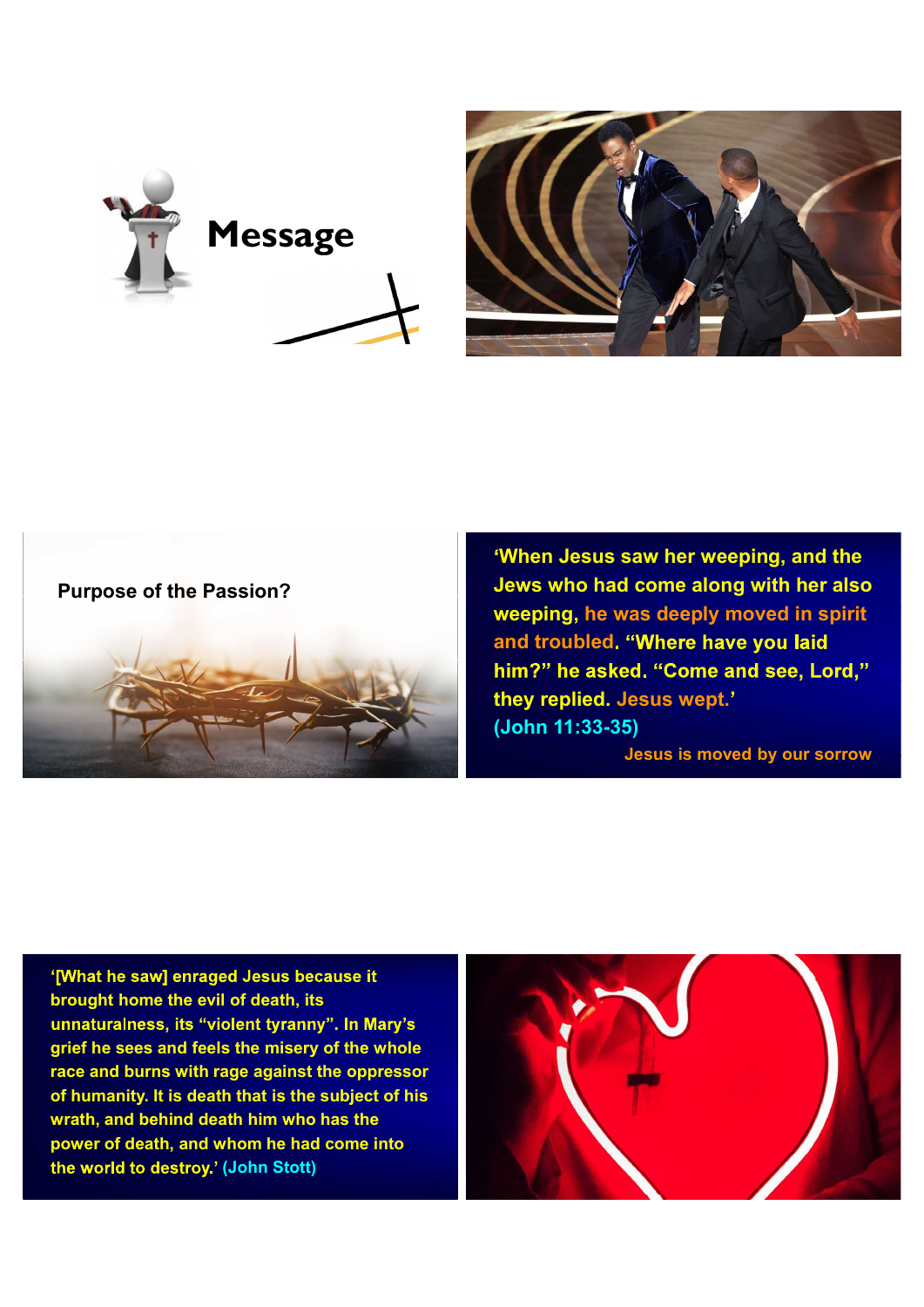Now Jesus loved Martha and her sister When Josus Joved Martha and her sister (Subsetive of the Viesus said to her, "Youth and Lazarus. So when he heard that Lazarus was sick, he stayed where he<br>
Lazarus was sick, he stayed where he rise again in the resurre wa Lazarus was sick, he stayed where he was two more days, and then he said to **Judea."' (John 11:6)** 

'Jesus said to her, "Your brother will rise again." Martha answered. "I know he will rise again in the resurrection at the last (John 11:23-24)

'Jesus said to her, "I am the resurrection and the life. The one who believes in me will live, even though they die; and whoever lives by believing in me will never die. Do vou believe this?"' (John 11:25-26)

Jesus is able to defeat death death desus is able to defeat death

"Now this is eternal life: that they know you, the only true God, and Jesus Christ, whom you have sent. (John 17:3)

the lives of His people is good to his people in the lives of the lives of the lives of the lives of the lives

the rule of Jesus shaping  $\int f(x) dx$ 



**Anyone who walks in** the daytime will not stumble, for they see by this world's light (John 11:9)